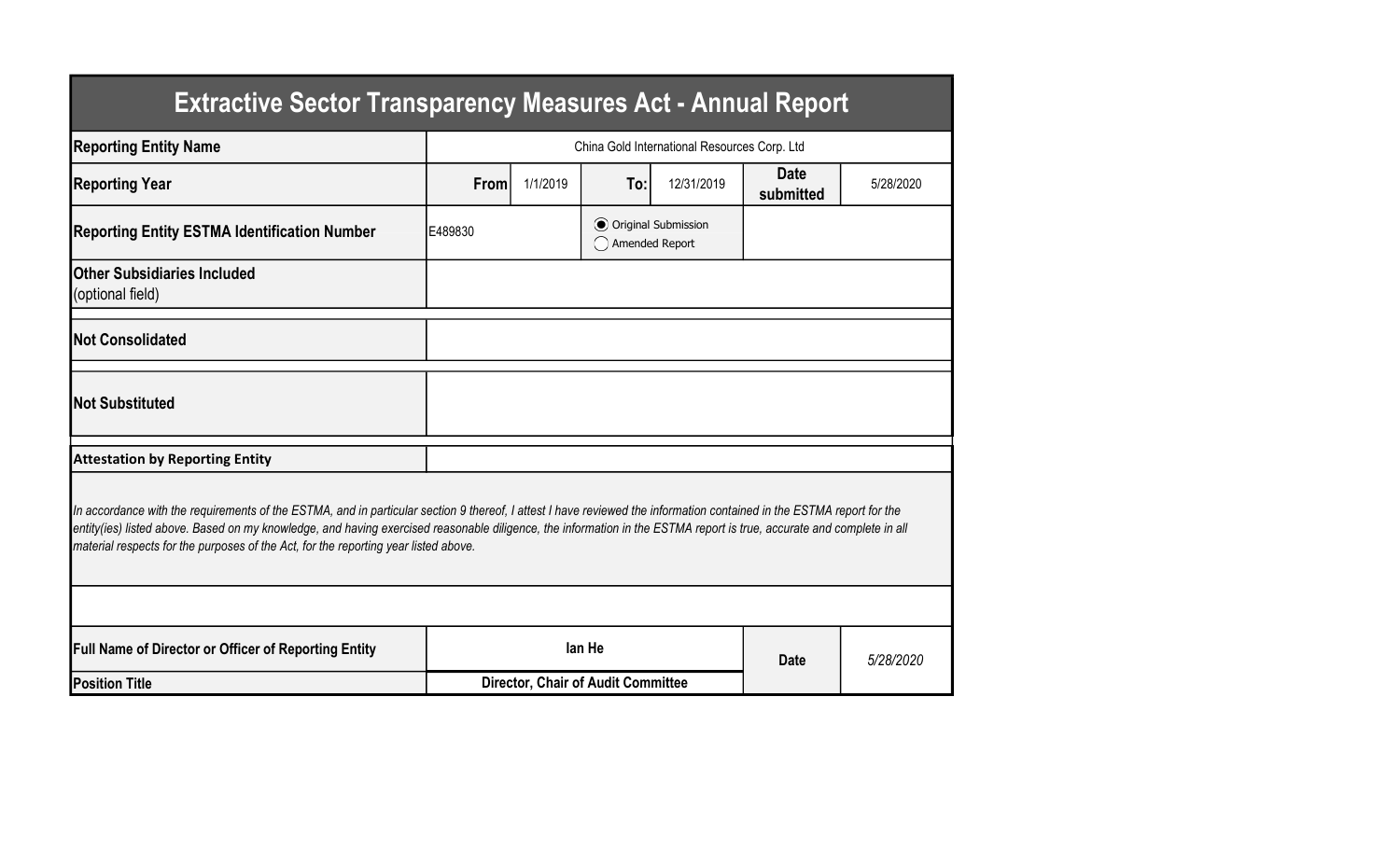| <b>Extractive Sector Transparency Measures Act - Annual Report</b> |                                                                                                                                                                                                                                                             |                                                                                 |            |                  |           |                                      |                |                  |                                       |                                      |                                                                                                                                                                                          |  |
|--------------------------------------------------------------------|-------------------------------------------------------------------------------------------------------------------------------------------------------------------------------------------------------------------------------------------------------------|---------------------------------------------------------------------------------|------------|------------------|-----------|--------------------------------------|----------------|------------------|---------------------------------------|--------------------------------------|------------------------------------------------------------------------------------------------------------------------------------------------------------------------------------------|--|
| <b>Reporting Year</b>                                              | From:                                                                                                                                                                                                                                                       | To: 12/31/2019                                                                  |            |                  |           |                                      |                |                  |                                       |                                      |                                                                                                                                                                                          |  |
| <b>Reporting Entity Name</b>                                       |                                                                                                                                                                                                                                                             | 1/1/2019<br>China Gold International Resources Corp. Ltd                        |            |                  |           | CAD<br><b>Currency of the Report</b> |                |                  |                                       |                                      |                                                                                                                                                                                          |  |
| <b>Reporting Entity ESTMA</b>                                      |                                                                                                                                                                                                                                                             |                                                                                 |            |                  |           |                                      |                |                  |                                       |                                      |                                                                                                                                                                                          |  |
| <b>Identification Number</b>                                       |                                                                                                                                                                                                                                                             | E489830                                                                         |            |                  |           |                                      |                |                  |                                       |                                      |                                                                                                                                                                                          |  |
| <b>Subsidiary Reporting Entities (if</b>                           |                                                                                                                                                                                                                                                             |                                                                                 |            |                  |           |                                      |                |                  |                                       |                                      |                                                                                                                                                                                          |  |
| necessary)                                                         |                                                                                                                                                                                                                                                             |                                                                                 |            |                  |           |                                      |                |                  |                                       |                                      |                                                                                                                                                                                          |  |
|                                                                    |                                                                                                                                                                                                                                                             |                                                                                 |            |                  |           |                                      |                |                  |                                       |                                      |                                                                                                                                                                                          |  |
| <b>Payments by Payee</b>                                           |                                                                                                                                                                                                                                                             |                                                                                 |            |                  |           |                                      |                |                  |                                       |                                      |                                                                                                                                                                                          |  |
| Country                                                            | Payee Name <sup>1</sup>                                                                                                                                                                                                                                     | Departments, Agency,<br>etc within Payee that<br>Received Payments <sup>2</sup> | Taxes      | <b>Royalties</b> | Fees      | <b>Production Entitlements</b>       | <b>Bonuses</b> | <b>Dividends</b> | Infrastructure<br>mprovement Payments | <b>Total Amount paid to</b><br>Payee | Notes <sup>34</sup>                                                                                                                                                                      |  |
| China                                                              | Municipality Government of Urad Zhongqi                                                                                                                                                                                                                     | Department of Finance                                                           |            |                  | 10,000    |                                      |                |                  |                                       |                                      | 10,000 Inspection fees                                                                                                                                                                   |  |
| China                                                              | Municipality Government of Urad Zhongqi                                                                                                                                                                                                                     | <b>Grassland Administration</b><br>Bureau                                       |            |                  | 590,000   |                                      |                |                  |                                       |                                      | 590,000 Land compensation fees                                                                                                                                                           |  |
| China                                                              | Municipality Government of Urad Zhongqi                                                                                                                                                                                                                     | <b>Local Taxation Bureau</b>                                                    | 12,010,000 |                  | 200,000   |                                      |                |                  | 270,000                               |                                      | 12,480,000 Various taxes and fees including water conservancy construction fund, mining tax, enterprise income tax, city<br>12,480,000 construction fee, education fee and stamp duty    |  |
| China                                                              | Government of Inner Mongolia Autonomous Region                                                                                                                                                                                                              | Department of Finance                                                           |            |                  | 40,000    | 3,080,000                            |                |                  |                                       |                                      | 3,120,000 Various inspections fees and mining rights acquisition                                                                                                                         |  |
|                                                                    |                                                                                                                                                                                                                                                             |                                                                                 |            |                  |           |                                      |                |                  |                                       |                                      |                                                                                                                                                                                          |  |
| China                                                              | People's Government of Mozhugongka Zhaxigang Village                                                                                                                                                                                                        |                                                                                 |            |                  | 1,560,000 |                                      |                |                  |                                       |                                      | 1,560,000 Land/ livestock Compensation fee, land lease renewal, transportation fees and other funds related to support the<br>local community                                            |  |
| China                                                              | People's Government of Mozhugongka Zhaxigang Village                                                                                                                                                                                                        | Forestry Bureau                                                                 |            |                  | 10,000    |                                      |                |                  |                                       |                                      | 10,000 Forest and grass land compensation                                                                                                                                                |  |
| China                                                              | People's Government of Jiama Village                                                                                                                                                                                                                        |                                                                                 |            |                  | 1,550,000 |                                      |                |                  |                                       |                                      | 1,550,000 Land/ livestock compensation fee, utilities, land lease renewal and temporary labour fees                                                                                      |  |
| China                                                              | Tibet Autonomous Region Government                                                                                                                                                                                                                          | <b>Local Taxation Bureau</b>                                                    | 23,510,000 |                  |           |                                      |                |                  | 1,090,000                             |                                      | 24,600,000 Various taxes and fees including mining tax, enterprise income tax, city construction fee, education fee, stamp duty, land use tax, vehicle usage tax and farm land usage tax |  |
| China                                                              | Government of Lhasa City                                                                                                                                                                                                                                    | Department of Finance                                                           |            |                  | 180,000   |                                      |                |                  |                                       |                                      | 180,000 Safety inspection fees                                                                                                                                                           |  |
|                                                                    |                                                                                                                                                                                                                                                             |                                                                                 |            |                  |           |                                      |                |                  |                                       |                                      |                                                                                                                                                                                          |  |
|                                                                    |                                                                                                                                                                                                                                                             |                                                                                 |            |                  |           |                                      |                |                  |                                       |                                      |                                                                                                                                                                                          |  |
|                                                                    |                                                                                                                                                                                                                                                             |                                                                                 |            |                  |           |                                      |                |                  |                                       |                                      |                                                                                                                                                                                          |  |
|                                                                    |                                                                                                                                                                                                                                                             |                                                                                 |            |                  |           |                                      |                |                  |                                       |                                      |                                                                                                                                                                                          |  |
|                                                                    |                                                                                                                                                                                                                                                             |                                                                                 |            |                  |           |                                      |                |                  |                                       |                                      |                                                                                                                                                                                          |  |
|                                                                    |                                                                                                                                                                                                                                                             |                                                                                 |            |                  |           |                                      |                |                  |                                       |                                      |                                                                                                                                                                                          |  |
|                                                                    |                                                                                                                                                                                                                                                             |                                                                                 |            |                  |           |                                      |                |                  |                                       |                                      |                                                                                                                                                                                          |  |
|                                                                    |                                                                                                                                                                                                                                                             |                                                                                 |            |                  |           |                                      |                |                  |                                       |                                      |                                                                                                                                                                                          |  |
|                                                                    |                                                                                                                                                                                                                                                             |                                                                                 |            |                  |           |                                      |                |                  |                                       |                                      |                                                                                                                                                                                          |  |
|                                                                    |                                                                                                                                                                                                                                                             |                                                                                 |            |                  |           |                                      |                |                  |                                       |                                      |                                                                                                                                                                                          |  |
|                                                                    |                                                                                                                                                                                                                                                             |                                                                                 |            |                  |           |                                      |                |                  |                                       |                                      |                                                                                                                                                                                          |  |
|                                                                    |                                                                                                                                                                                                                                                             |                                                                                 |            |                  |           |                                      |                |                  |                                       |                                      |                                                                                                                                                                                          |  |
|                                                                    |                                                                                                                                                                                                                                                             |                                                                                 |            |                  |           |                                      |                |                  |                                       |                                      |                                                                                                                                                                                          |  |
|                                                                    |                                                                                                                                                                                                                                                             |                                                                                 |            |                  |           |                                      |                |                  |                                       |                                      |                                                                                                                                                                                          |  |
|                                                                    |                                                                                                                                                                                                                                                             |                                                                                 |            |                  |           |                                      |                |                  |                                       |                                      |                                                                                                                                                                                          |  |
|                                                                    |                                                                                                                                                                                                                                                             |                                                                                 |            |                  |           |                                      |                |                  |                                       |                                      |                                                                                                                                                                                          |  |
|                                                                    |                                                                                                                                                                                                                                                             |                                                                                 |            |                  |           |                                      |                |                  |                                       |                                      |                                                                                                                                                                                          |  |
|                                                                    |                                                                                                                                                                                                                                                             |                                                                                 |            |                  |           |                                      |                |                  |                                       |                                      |                                                                                                                                                                                          |  |
|                                                                    |                                                                                                                                                                                                                                                             |                                                                                 |            |                  |           |                                      |                |                  |                                       |                                      |                                                                                                                                                                                          |  |
|                                                                    |                                                                                                                                                                                                                                                             |                                                                                 |            |                  |           |                                      |                |                  |                                       |                                      |                                                                                                                                                                                          |  |
| <b>Additional Notes:</b>                                           | . All payments are reported in Canadian dollars (CAN). Payments made in Chinese dollar (RMB) were translated using a weighted average rate during the reporting period at RMB\$5.1956/CAN\$1<br>2. All amounts have been rounded to the nearest CAN\$10,000 |                                                                                 |            |                  |           |                                      |                |                  |                                       |                                      |                                                                                                                                                                                          |  |